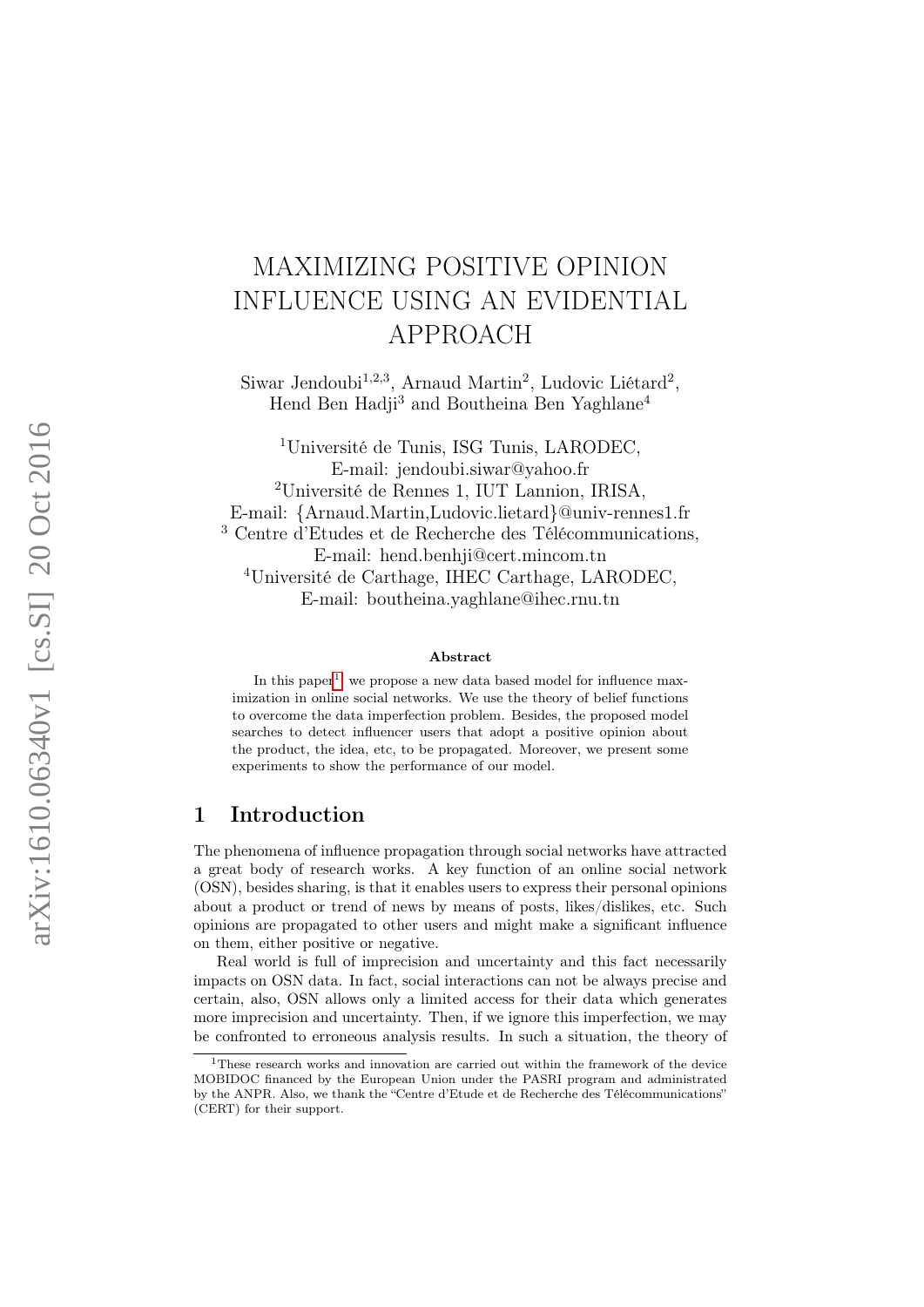belief functions [\[1,](#page-4-0) [2\]](#page-4-1) have been widely applied. Furthermore, this theory was used for analyzing social networks [\[3](#page-4-2)[–5\]](#page-4-3).

Influence maximization  $(IM)$  is the problem of finding a set of k seed nodes that are able to influence the maximum number of nodes in the social network. In the literature, we find many solutions for the IM problem. Kempe et al. [\[6\]](#page-4-4) propose two propagation simulation models which are the Linear Threshold Model (LTM) and the Independent Cascade Model (ICM). Besides, the credit distribution (CD) model [\[7\]](#page-5-0) is a data based approach that investigates past propagation to detect influencers. However, these solutions does not consider the user's opinion. Zhang et al. [\[8\]](#page-5-1) propose an opinion based cascading model that considers the user's opinion about the product. However, their work is not based on real word data to estimate user's opinion and influence.

In this paper, we propose a new data based model for influence maximization in online social networks that searches to detect influencer users that adopt a positive opinion about the product. The proposed model is data based because we use past propagation to estimate the influence, and users messages to estimate the opinion. Besides, it uses the theory of belief functions to estimate the influence to deal with data imprecision and uncertainty. To the best of our knowledge, the proposed model is the first evidential data based model that maximizes the influence on OSN, detects influencer users having a positive opinion about the product and uses the theory of belief functions to process the data imperfection.

The remainder of this paper is organized as follows: section 2 introduces the proposed model for maximizing the positive opinion influence, section 3 shows the performance of our model through some relevant experiments. Finally, the paper is concluded in section 4.

# 2 Maximizing positive opinion influence

In this section, we present our positive opinion influence measure and the proposed influence maximization algorithm.

#### 2.1 Influence measure

Given a social network  $G = (V, E)$ , a frame of discernment expressing opinion  $\Theta = \{Pos, Neg, Obj\}, Pos$  for positive, Neg for negative and  $Obj$  for objective, a frame of discernment expressing influence and passivity  $\Omega = \{I, P\}, I$  for influencer and P for passive user, a probability distribution  $Pr^{(\Theta)}(u)$  defined on  $\Theta$  that expresses the opinion of the user  $u \in V$  about the product and a basic belief assignment (BBA) function [\[2\]](#page-4-1),  $m^{\Omega}(u, v)$ , defined on  $\Omega$  that expresses the influence that exerts the user u on the user v. The first step of the influence maximization process is to measure the influence of each user in the network. Then we propose an influence measure to estimate the positive influence of each user in the network.

The mass value  $m^{\Omega}(u, v)(I)$  measures the influence of u on v but without considering the opinion of  $u$  about the product. We define the positive opinion influence of u on v as the positive proportion of  $m^{\Omega}(u, v)(I)$  and we measure this proportion as:

$$
Inf_{Pos}(u,v) = \Pr^{\Theta}(u) (Pos) . m^{\Omega}(u,v) (I)
$$
 (1)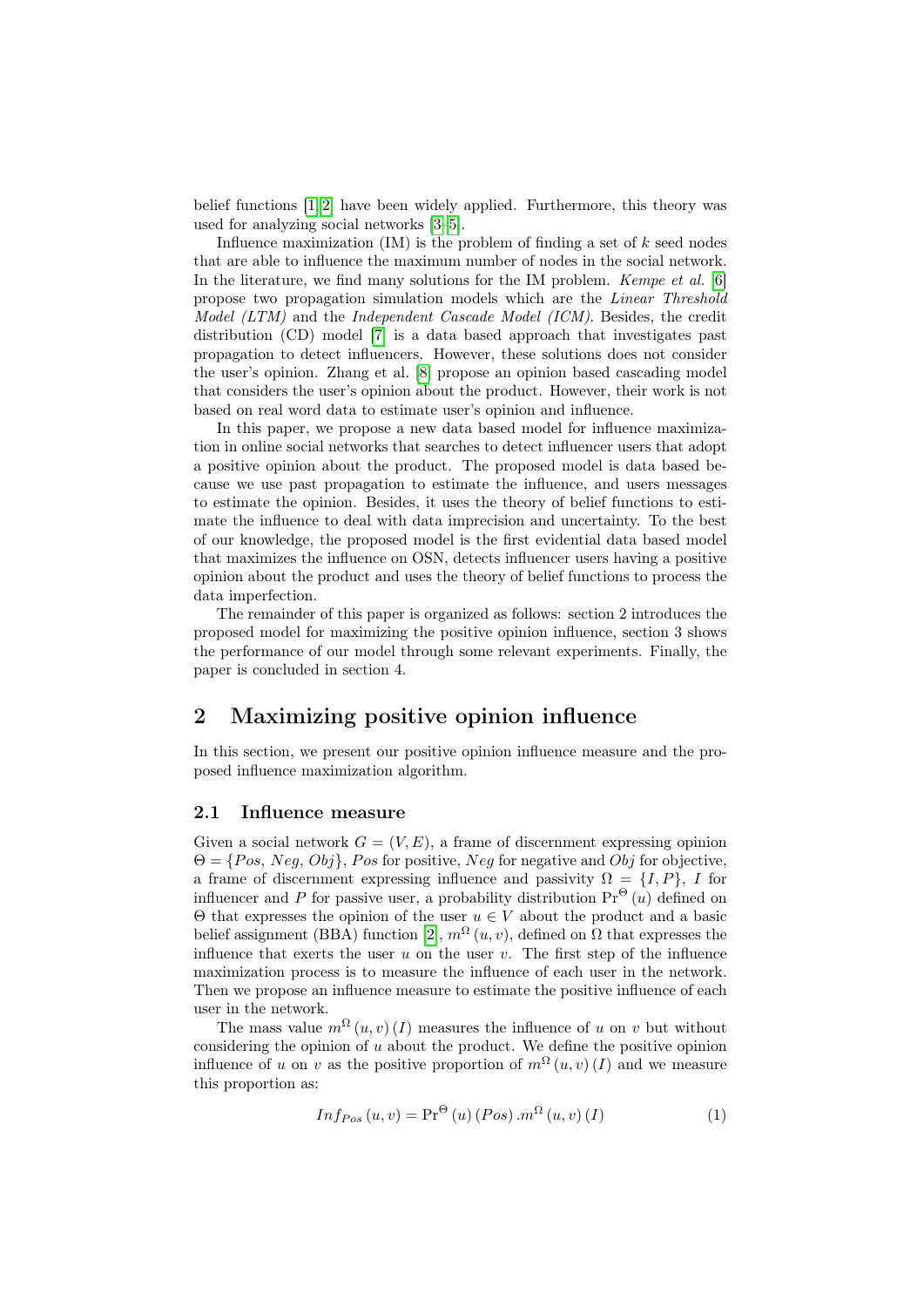Next, we define the amount of influence given to a set of nodes  $S \subseteq V$  for influencing a user  $v \in V$ . We estimate the influence of S on a user v as follows:

$$
Inf_{Pos}(S, v) = \begin{cases} 1 & \text{if } v \in S \\ \sum_{u \in S} \sum_{x \in D_{IN}(v) \cup \{v\}} Inf_{Pos}(u, x) \cdot Inf_{Pos}(x, v) & \text{Otherwise} \end{cases}
$$
(2)

such that  $Inf_{Pos}(v, v) = 1$  and  $D_{IN}(v)$  is the set of nodes in the indegree of v. Finally, we define the influence spread  $\sigma(S)$  under the evidential model as the total influence given to  $S \subseteq V$  from all nodes in the social network as  $\sigma(S) = \sum_{v \in V} Inf_{Pos}(S, v)$ . In the spirit of the IM problem, as defined by Kempe et al. [\[6\]](#page-4-4),  $\sigma(S)$  is the objective function to be maximized.

#### 2.2 Influence maximization

In this section, we present the evidential positive opinion influence maximization model. Its purpose is to find a set of nodes  $S$  that maximizes the objective function  $\sigma(S)$ . Given a directed social network  $G = (V, E)$ , an integer  $k \leq |V|$ , the goal is to find a set of users  $S \subseteq V$ ,  $|S| = k$ , that maximizes  $\sigma(S)$ . We proved that  $\sigma(S)$  is monotone and sub-modular, also the influence maximization under the proposed model is NP-Hard. However, the number of pages limitation prevents us to present proofs in detail.

The influence maximization under the evidential positive opinion influence maximization model is NP-Hard, consequently, the greedy algorithm performs good approximation for the optimal solution especially when we use it with this formula:

<span id="page-2-0"></span>
$$
\sigma_{Bel}(S \cup \{x\}) - \sigma_{Bel}(S) = 1 + \sum_{v \in V \backslash S} \sum_{a \in D_{IN}(v) \cup \{v\}} Inf(x, a) \cdot Inf(a, v) \quad (3)
$$

that computes the marginal gain of a candidate node  $x$ . We choose the cost effective lazy-forward algorithm (CELF) [\[9\]](#page-5-2) which is a two pass modified greedy algorithm. It exploits the sub-modularity property of the objective function, also, it is about 700 times faster then the basic greedy algorithm. The CELF based evidential influence maximization algorithm starts by estimating the marginal gain of all users in the network and sorts them according to their marginal gain, then, it selects the user that have the maximum marginal gain and add it to  $S$ (seed set). After that, the algorithm iterates on the following steps until getting  $|S| = k$ : 1) Choose the next user in the list, 2) Update its marginal gain (formula [\(3\)](#page-2-0)), and 3) If the chosen node keeps its position in the list (it still the maximum) then add it to  $S$ 

### 3 Experiments

In this section, we conduct some experiments on real world data. We used the library Twitter4j[2](#page-2-1) which is a java implementation of the Twitter API to collect Twitter data. We crawled the Twitter network for the period between

<span id="page-2-1"></span><sup>2</sup>http://twitter4j.org/en/index.html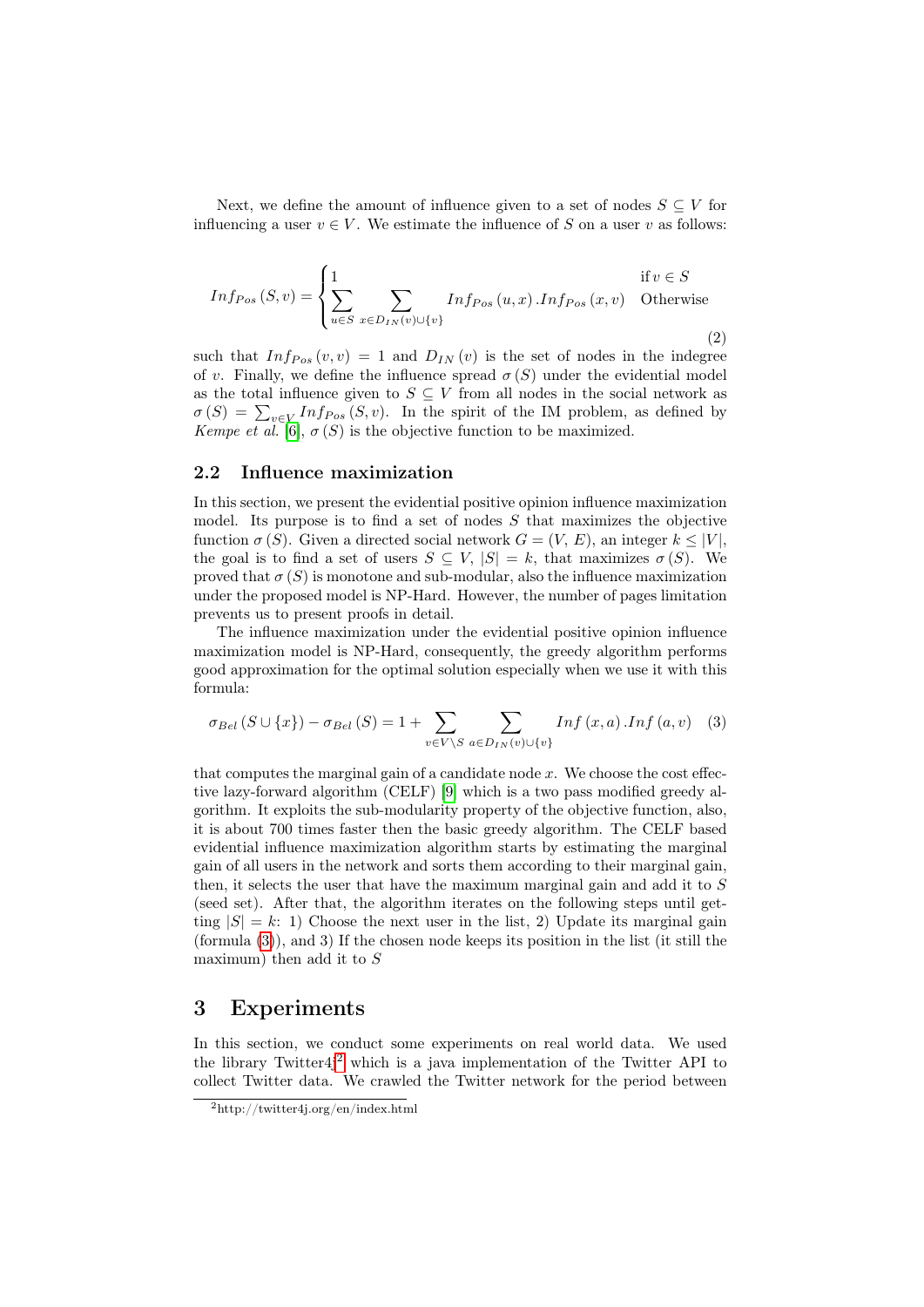$08/09/2014$  and  $03/11/2014$ , and we filtered our data by keeping only tweets that talk about smartphones and users that have at least one tweet in the data base. To estimate the opinion polarity of each tweet in our data set, first, we used the java library "Stanford POS Tagger" <sup>[3](#page-3-0)</sup> with the model "GATE Twitter part-of-speech tagger"[4](#page-3-1) that were designed for tweets. This step gives a tag (verb, noun, etc) to each word in the tweet. After, we estimated the opinion polarity of each tweet using the SentiWordNet  $3.0<sup>5</sup>$  $3.0<sup>5</sup>$  $3.0<sup>5</sup>$  dictionary and tags from the first step. We estimated  $m^{\Omega}(u, v)$  using the network structure and past propagation between  $u$  and  $v$ . First, we calculated the number of common neighbors between u and v, the number of tweets where u mentions v and the number of tweets where  $v$  retweets from  $u$ . After we used the process defined by Wei et al. [\[10\]](#page-5-3) to estimate a BBA for each defined variable. Finally we combine the resulting BBAs to obtain  $m^{\Omega}(u, v)$ . In this section, we call belief model: our model in which we use  $Inf(u, v) = m^{\Omega}(u, v) (I)$  as influence measure, CD model: the credit distribution model and opinion model: the proposed positive opinion based model.

The goal of the first experiment is to show that the proposed model detects well influencer spreaders. To examine the quality of the selected seeds, we fixed four comparison criteria which are: the number of followers, #Follow, the number of tweets, #Tweet, the number of times the user was mentioned and retweeted, #Mention and #Retweet. In fact, we assume that if a user is an influencer on Twitter he would be necessarily: very active so he has a lot of tweets, he is followed by many users in the network, he is frequently mentioned and his tweets are retweeted several times. In Figure [\(1\)](#page-4-5), we compare the maximization results of the proposed opinion model with CD model and belief model according to the fixed criteria. Figure [\(1\)](#page-4-5) shows the performance of the proposed model against CD model and belief model. In fact, we see that the proposed opinion model detects influencer that have many followers (more than 8000 for 50 influencer), many tweets (over 250 for 50 users), many mentions (about 1200) and many retweets (about 800). However, users detected using the belief model have only two good criteria, i.e. #Follow (over 8000 follower for 50 users) and  $# \text{Tweet}$  (over 150 tweets for 50 users), and the CD model does not satisfy any criteria. This shows that, the opinion model is the best in detecting influencers.

In a second experiment, we calculated the mean positive opinion of the first 100 influencer user. The proposed model performed well by selecting influencers that have a positive opinion about the product. In fact, it gives a mean positive opinion equals to 0.89 ( $\pm$ 0.04, 95% confidence interval). However, the belief model gives 0.34 ( $\pm$ 0.05) and the CD model gives only 0.09 ( $\pm$ 0.04). These results show the performance of the proposed model in selecting influencer users that have a positive opinion against the belief and the CD models that have not.

## 4 Conclusion

In this paper, we proposed a new influence measure that estimates the positive opinion influence of OSN users. We used the theory of belief functions to

<span id="page-3-0"></span><sup>3</sup>http://nlp.stanford.edu/software/tagger.shtml

<span id="page-3-1"></span><sup>4</sup>https://gate.ac.uk/wiki/twitter-postagger.html

<span id="page-3-2"></span><sup>5</sup>http://sentiwordnet.isti.cnr.it/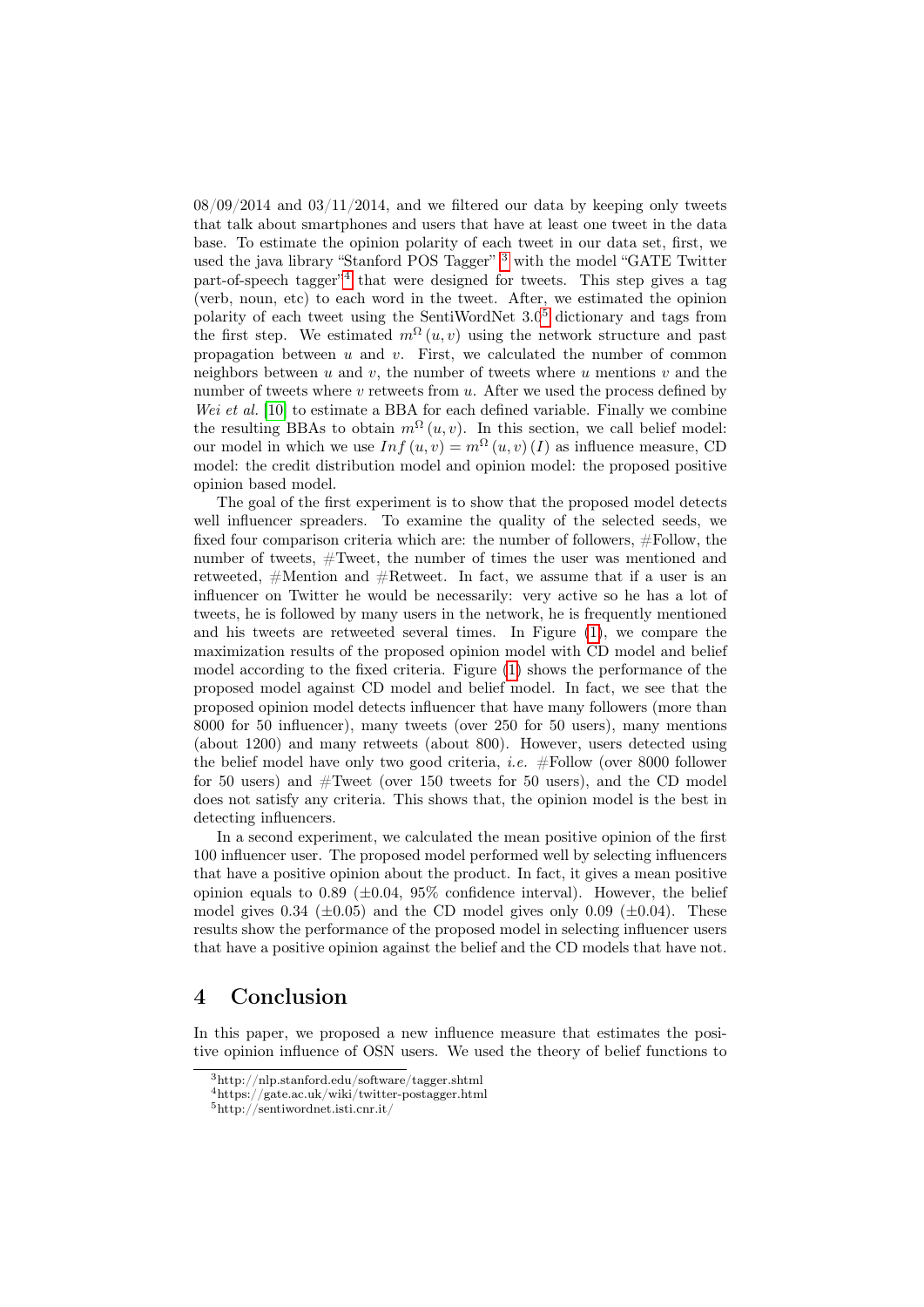

<span id="page-4-5"></span>Figure 1: Comparison between opinion model, belief model and CD model according to  $\#$ Follow,  $\#$ Mention,  $\#$ Retweet and  $\#$ Tweet

deal with the problem of data imperfection. In future works, we will search to improve the proposed influence maximization model by considering other parameters like the user's profile and the propagation time.

## References

- <span id="page-4-0"></span>[1] A. P. Dempster, "Upper and Lower probabilities induced by a multivalued mapping," Annals of Mathematical Statistics, vol. 38, pp. 325–339, 1967.
- <span id="page-4-1"></span>[2] G. Shafer, A mathematical theory of evidence. Princeton University Press, 1976.
- <span id="page-4-2"></span>[3] S. Jendoubi, A. Martin, L. Lietard, and B. B. Yaghlane, "Classification of message spreading in a heterogeneous social network," in IPMU, July 2014, pp. 66–75.
- [4] S. Jendoubi, A. Martin, L. Lietard, B. Ben Yaghlane, and H. Ben Hadj, "Dynamic time warping distance for message propagation classification in twitter," in ECSQARU, July 2015, pp. 419–428.
- <span id="page-4-3"></span>[5] K. Zhou, A. Martin, and Q. Pan, "A similarity-based community detection method with multiple prototype representation," Physica A, vol. 438, pp. 519–531, November 2015.
- <span id="page-4-4"></span>[6] D. Kempe, J. Kleinberg, and E. Tardos, "Maximizing the spread of influence through a social network," in KDD'03, August 2003, pp. 137–146.